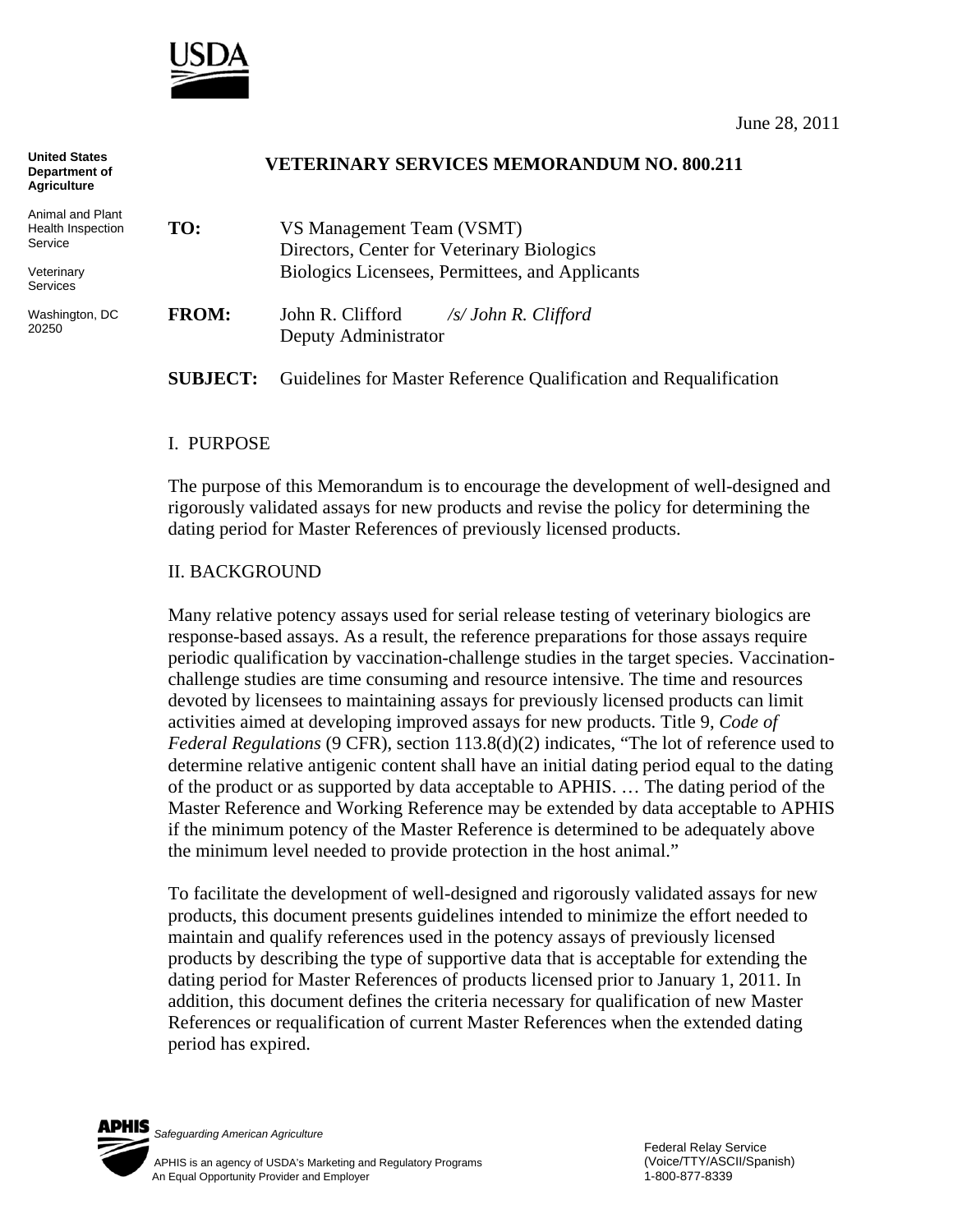# **VETERINARY SERVICES MEMORANDUM NO 800.211**  Page 2

## III. SCOPE

This document outlines requirements for Master References used in relative potency assays. It applies to serial release testing of inactivated vaccines and bacterins by *in vitro*, animal serology, and laboratory animal challenge methods. This document categorizes products into those licensed before and after January 1, 2011, with specific guidance for each category. It applies to all products except those containing significant antigens such as those that have Foreign Animal and Program disease status or zoonotic potential.

### IV. GUIDELINES

The Guidelines for Master Reference Qualification and Requalification are appended to this memo.

Appendix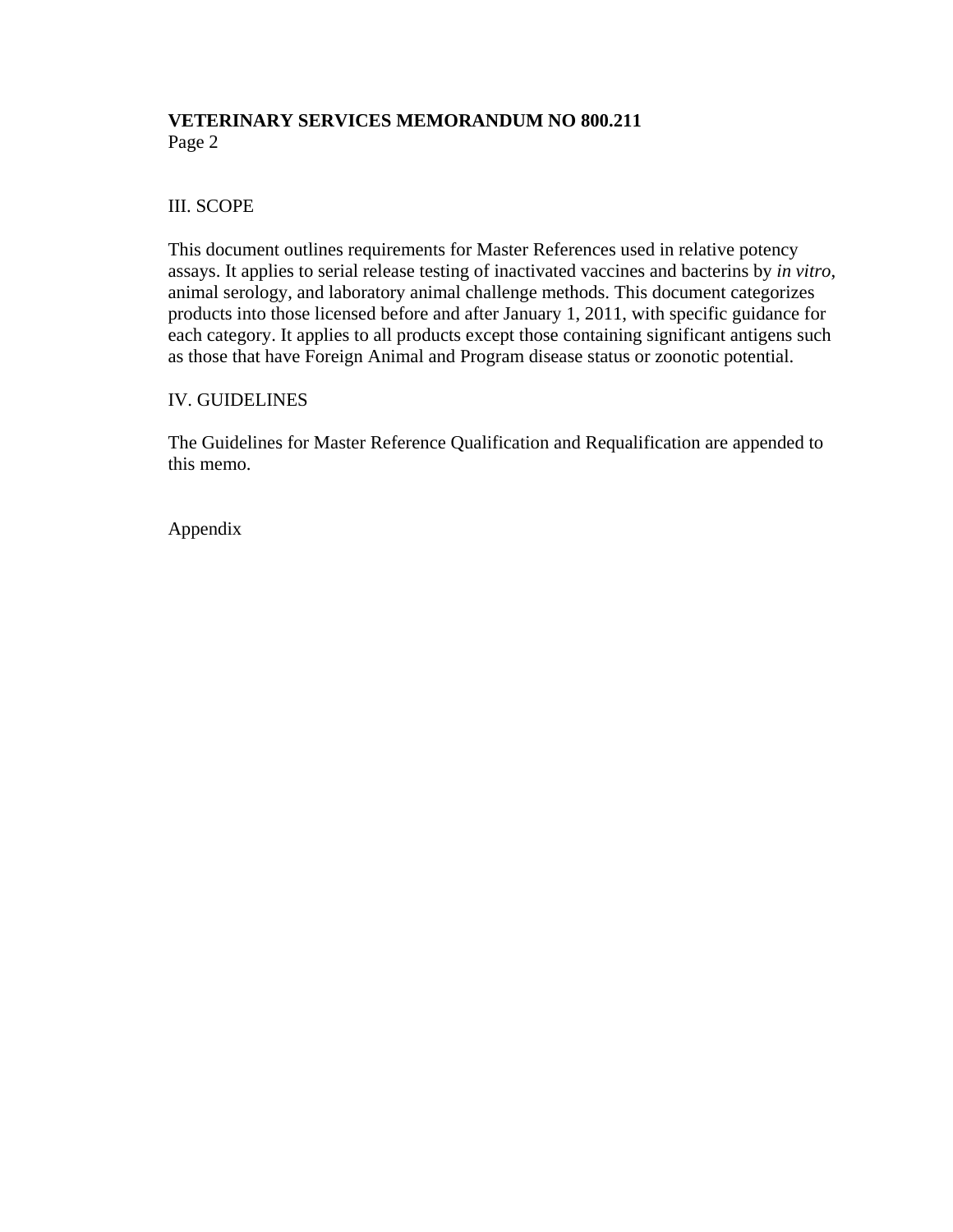Appendix Page 1

# APPENDIX

## 1. Guidelines for Master Reference Qualification and Requalification

Master References for serial release of products licensed before January 1, 2011, may be used continuously for serial release or to establish new Working References for up to 15 years from the date of initial qualification or 10 years from January 1, 2011, whichever is later, if there are no obviously significant changes in the behavior of the Master Reference in the potency assay from the time of its qualification. This document will describe which products are affected, how changes in the Master Reference are determined, the frequency of this assessment and the type of information that must be submitted to the Center for Veterinary Biologics (CVB).

### 2. Product Categories

## 2.1. Previously Licensed Products

This category includes all products licensed or permitted before January 1, 2011. It also includes breakout or combination products derived from previously licensed products, provided no major changes in the manufacturing process have been implemented in the derived products.

Major changes in the manufacturing procedure may result in any product licensed prior to January 1, 2011, being classified as a new product for the purposes of this guidance. An example would be changes that require a new product code and efficacy or safety studies before approval of the manufacturing change.

Combination products containing a previously licensed product and a newly licensed product will be treated as a newly licensed product for the new antigens, and a previously licensed product for those antigens licensed prior to January 1, 2011, provided the combination of fractions does not impact the potency tests for the previously licensed fractions. Multivalent products combining antigens of previously licensed products will be evaluated on a case-by-case basis.

Improvements to the potency assays of previously licensed products will not cause a previously licensed product to be reclassified if such changes do not alter the analytical principle of the test method. Modifications that improve the performance of a previously licensed product's test method will not require complete revalidation of the assay. The firm will need to submit data supporting the proposed change so that the CVB can assess the modification and its impact on the test method. Changes to the analytical principle, *e.g.*, from a serological to an antigen capture ELISA assay, will be considered on a caseby-case basis for validation requirements. Firms should consult with CVB prior to initiating studies in order to confirm that the proposed change is acceptable and the work is sufficient.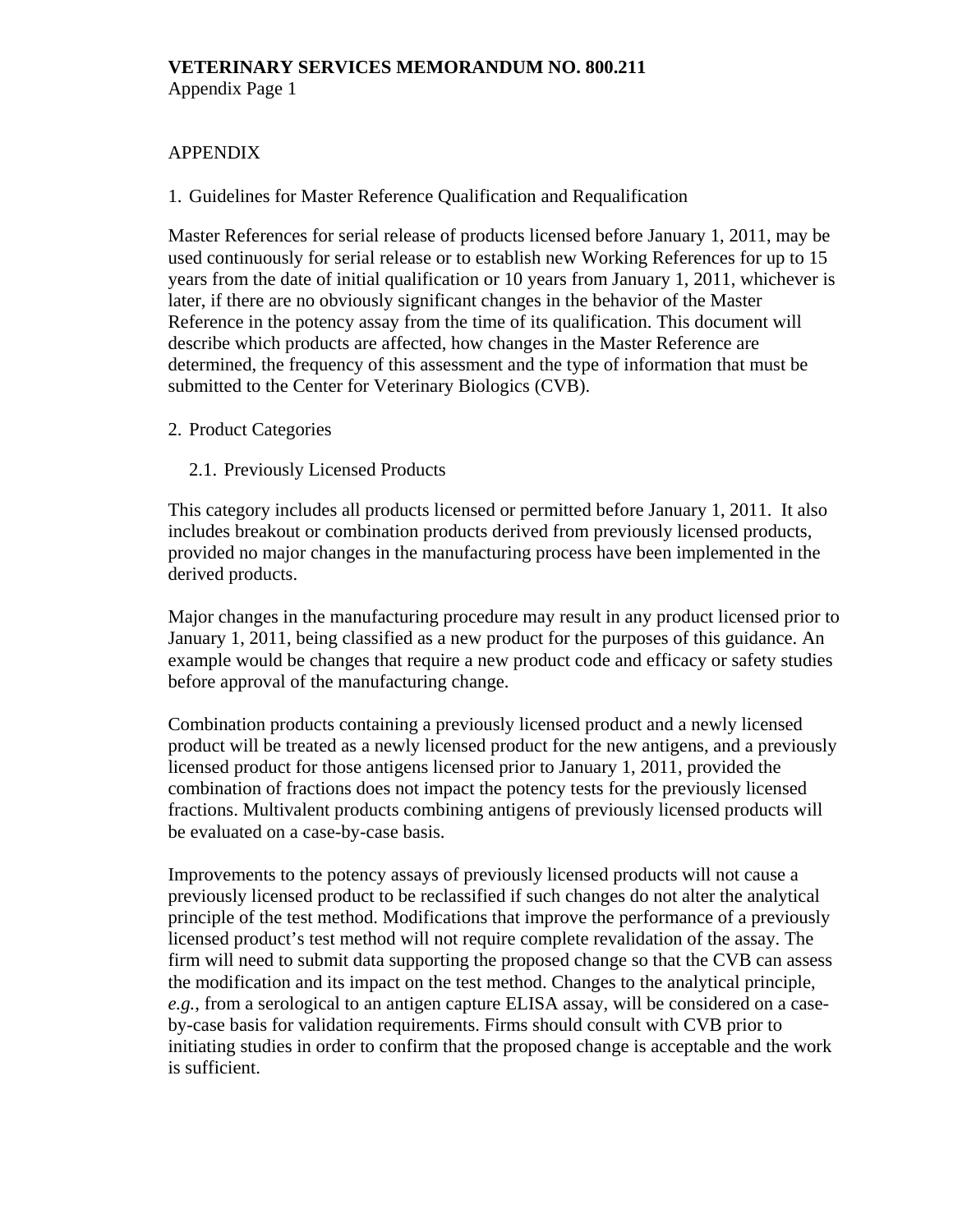Appendix Page 2

# 2.2. Newly Licensed Products

Newly licensed products are products licensed or permitted after January 1, 2011. *In vitro* potency test methods for new products containing inactivated antigens licensed after January 1, 2011, including those pending licensure on that date, must be validated in accordance with VS Memorandum 800.112. *In vitro* tests include relative potency tests and direct antigen quantification assays.

Serological test methods have both *in vivo* and *in vitro* elements. To be eligible for consideration as a potency assay, a serological test must measure a reproducible serological response that is directly related in a dose-responsive manner to efficacy in the target species and the product's antigen concentration. Such a serological test may be done in the target species or a laboratory animal species provided it has been shown to be meaningful, relevant, reproducible, and robust by validation according to VS Memorandum 800.112.

CVB encourages the development of potency assays that are completely *in vitro* as part of the effort to reduce, refine, and replace the use of animals in testing (the "three Rs"). *In vivo* test methods that cause unrelieved pain and suffering should be considered only when an adequate *in vitro* test cannot be developed, or as an interim method during the development of an *in vitro* test.

To be eligible for consideration as a potency assay under such conditions, an *in vivo* potency test must measure a response in the laboratory animal model (LAM) that is related in a dose-responsive manner to efficacy in the target species and the product's antigen concentration. The dose relationship for the parameters measured in the LAM must be correlated to protection of the target species and be able to discriminate between a satisfactory serial and a marginally unsatisfactory serial. Such an *in vivo* test must be shown to be meaningful, relevant, reproducible, and robust, by validation in a manner analogous to the guidelines for *in vitro* tests in VS Memorandum 800.112.

### 3. Monitoring

### 3.1. Previously Licensed Products

In order for the Master Reference of a previously licensed product to be eligible for extended dating, it must be monitored continuously from the time of initial qualification using data from serial release testing.

The report must include the following: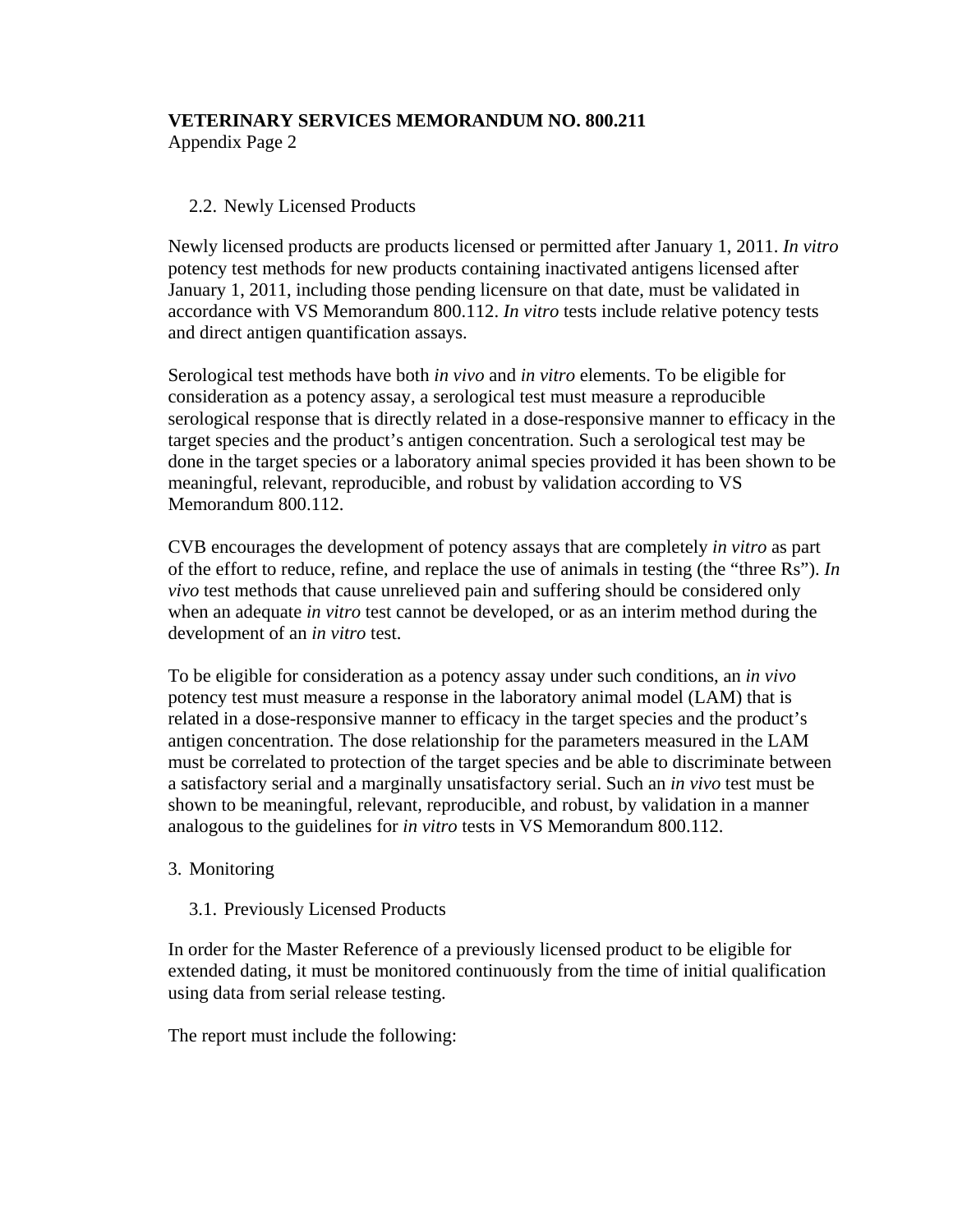Appendix Page 3

- 1. Raw data for the Master Reference, test serials, and controls from each test in an electronic format suitable for data analysis. Include all data from the initial qualification through the most recent test.
- 2. Graphical and/or tabular summaries of the data as appropriate.
- 3. Summary statement of the storage conditions and temperature monitoring procedure for the Master Reference.
- 4. The potency reference submission worksheet for each Master Reference (Appendix I of VS Memorandum 800.92).

The raw data sets should be complete. For example, ELISA raw data would include the optical density for every well on each plate, along with related information such as plate layout and dilution sequences. For serological assays, include serum titers of each animal, and for laboratory animal challenge tests, include the response of every animal, including those used for back titration of the challenge material. On a case-by-case basis, CVB's Policy, Evaluation, and Licensing division (CVB-PEL) may consider historical data sets that are not entirely complete as adequate for a retrospective assessment. For prospective monitoring, the complete data should be recorded. (Example formats for submission of these data sets are available on the CVB website.)

Where appropriate, data summaries should include plots of each individual test. This is important, for example, with test methods utilizing dilutions sequences, such as ELISAs or animal vaccination-challenge tests. The plots should include reference and serials. It may also be useful to plot the parameter estimates from regression models fit to the individual tests.

Before submitting the initial round of monitoring data and the summary report, CVB-PEL advises firms to prepare a draft proposal for each category of test method (ELISA relative potency, serological potency, etc.) for submission to their reviewer for comment. If the monitoring proposal is acceptable, the reference will be assigned an expiration date of 15 years.

The first stability monitoring report for each Master Reference must be submitted no later than June 30, 2013. If the firm has a substantial number of Master References, they should stagger submission of the first reports so that approximately 20% of the Master References are submitted every 6 months.

Subsequent reports summarizing all the data from time zero must be submitted to CVB-PEL at 2½ year intervals after submission of the first report. The firm's Staff Reviewer will respond to these by letter. If there are no obviously significant changes in the behavior of the assay and reference, the reference will be designated as satisfactory by letter and may continue to be used until its expiration.